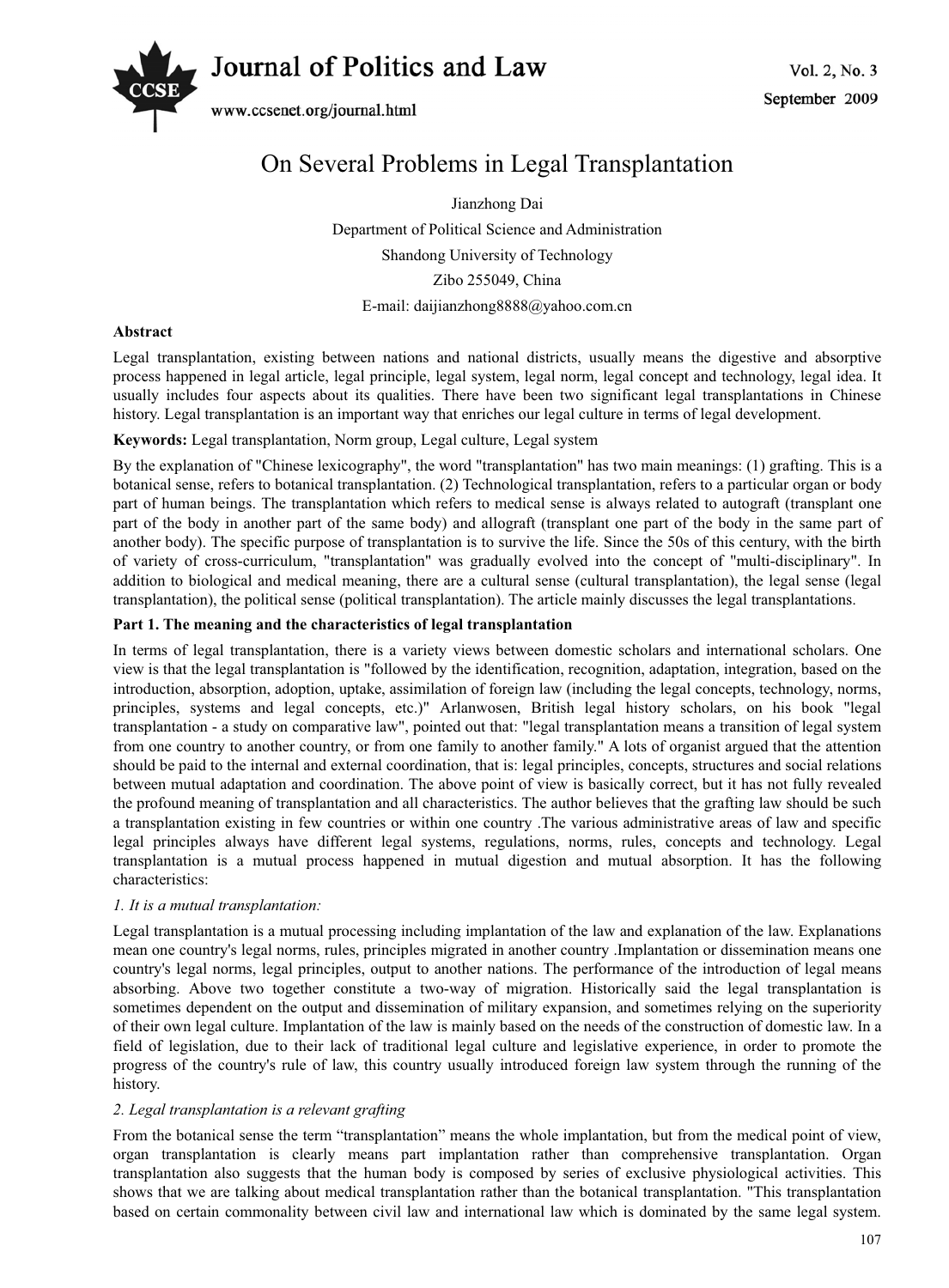There will be an attraction between them. It was not simply dimension indicated the possibility of legal occurrence. "The relevance of legal transplantation showed that legal grafting is not simply a legal integration, it always means cultural transplantation. Ermain, comparative jurists of United States, pointed out that legal transplantation rely on "standardize certain systems and move from one culture to another culture". Generally speaking, the transfer of the legal system and the implantation of the law has always related to the cultural traditions of the special mechanism. There will be a convergence process between explanation and implantation. This process is not only mean the digestion and absorption but also mean the cultural convergence.

#### *3. Legal transplantation is an unification between autologous transplantation and allografting*

Autograft refers to a specific legal system or the principle of unity in the body .It was limited in the scope of interior countries and the various administrative areas. For example, in the United States, with the exception of the Federal Constitution and Federal Law, the States also have its own Constitution and Laws, in order to promote the regional rule, the States often implant other region's law. Legal system of European Community is also originated the comparison, the adoption and integration of member countries. Legal transplantation, based on the formation between legal system and international practice, can be said to a production of legal migration. With the corresponding autografting and allografting, Legal transplantation is a specific intercourse happened to two countries. Autologous grafting should be viewed dialectically. For example, as a unified regional legal movement, if see the region as a whole, the area of legal migration between countries is an autograft; but if not see the region as a whole, then such transplantation is called allografting. In short, autologous transplantation is always explained by lawyer dialectically.

# *4. Legal transplantation means methods and techniques of grafting*

Transplantation of laws and regulations is not only a means or a legal system from one country to another or from one region to another region, but also refers to such skills and methods of transplantation. This is reflected in the legal requirements. Legal implantation and explanation can not be copied by another legal system and can not be applied mechanically. This implantation often indicated a particular aspect. Transplantation of foreign law is a intricate process. It is focused on methods and techniques .It can be transplanted to the "norm group". This" legal norm "will become more effective after the implementation. Practice has proved that the only way to make legal transplantation is to engage in a new healthy growth of the social body. The viewpoint was made that: there are no individual transplantations. Legal transplantation is always activated by group. On this point of view, I beg to believe efficient legal scutinizations. There are two reasons: (1) the history and realities display that there were provisions transplanted by individual legal system. Such as the Silla (now North Korea and South Korea) law, implanted "norm group"of Tang Dynasty. Certain specific provisions really existed in Japan, France and Germany. (2) regulating the transplantation group should be a specific task.. For example, we can not overall implant any civil or criminal law to China, but also can not explain Chinese administrative procedure law to Japan or other countries. So, the question is what kind of normative group allowed to transplant? The author believes that the only way to transplant is to analysis the normative group and affirmed that the norms of particular group are an integral part of departmental laws. In terms of the specific provisions of "group norms" there are the same questions. The logic of the provisions is as the same well. We need legal rights and inseparable nature of the obligations. China's contract law and foreign investment law were all developed by new countries. The introduction of foreign legal norms of a particular group is just a case at random.

#### **Part 2. two large-scale legal transplantation in Chinese history**

#### *1. The legal transplantation in Tang Dynasty is the largest legal explantation in Chinese history*

The legal transplantation in Tang Dynasty is characterized by that: Tang Dynasty have made great progress in political transition and economic development. At the same time the neighboring countries has largely implanted Tang's cultural in the light of initiative and lessons. This transplantation is mainly relied on sending students to Tang .Completing legal system of Tang Dynasty is a strong imperative. Tang also implanted external factors existing in neighboring countries, such as Japan, Southeast Asia. Other countries also implanted Tang's law comprehensively. These two factors combined to render large-scale transplantation.

For example, in 700 AD Japan immigrated a large number of the laws of Tang Dynasty .Such as "dabao imperative," a total of 16 volumes, composed by 11 vol, equivalent to the Criminal Law, really imitate Tang's norms.The civil law, administrative law, procedural law are suitable for actual Japanese society in the era of the Tang Dynasty. On penalties, "dabao imperative" provided five kinds of categories: caning, cane, resettlement, flow, death."Dabao imperative" also provided eight kinds of penalties: the act of murder conspiracy, destruction of imperial tombs and the palace, conspiracy of the State, rebelling crimes, assault and murder of grandparents and parents, acts of killing, crimes on the road, stolen artifacts."Dabao imperative" indicated that unfilial conduct and unjust crime of National Secretary will be punished severely. These provisions not only from the content, but also from the name are both comprehensive system. In addition, at the 19 century Okinawa and Southeast Asian countries have close relationship with Tang Dynasty. They have implanted a large number of Chinese Law.